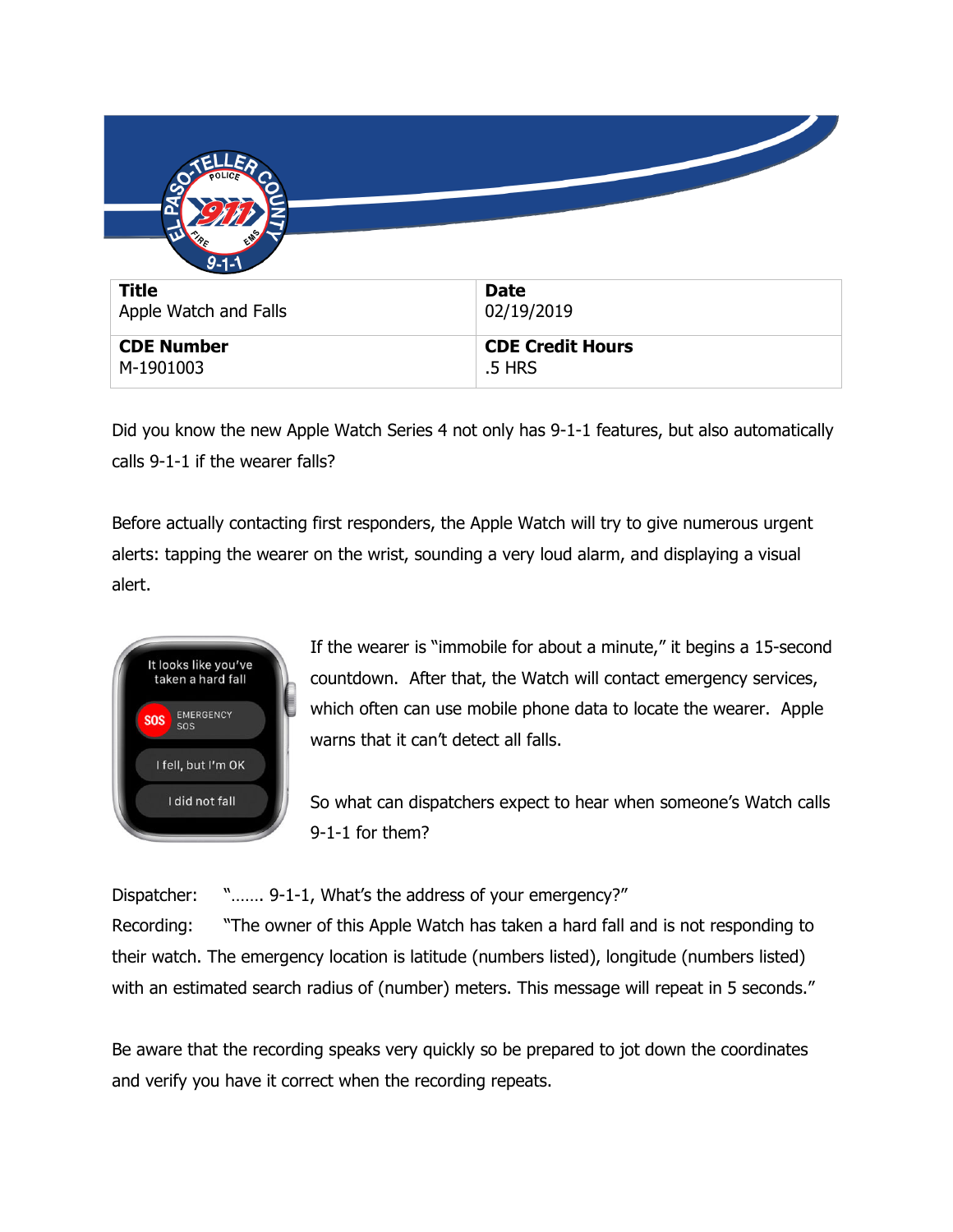

Fun fact: Vail Public Safety Communications in Vail, CO says they've received several false fall calls in recent weeks after many skiers received new watches from Santa. Many users fail to realize the call was even made. While the wearer continues skiing, emergency responders are on a "wild goose chase to find them."

While Apple officials credit the watch for saving numerous lives, the company says the function can easily be disabled when someone is doing an activity like skiing or karate when they may fall, but don't need medical attention.

Sources: Farivar, C. (9/25/2018). Apple Watch's new auto-911 calls after falls may tumble into legal trouble. Retrieved from [www.arstechna.com](http://www.arstechna.com/) Kroschel, M. (1/9/2019). Apple Watch Fall Feature Triggers False Emergency Calls at Ski Areas. Retrieved from [www.cbslocal.com](http://www.cbslocal.com/)